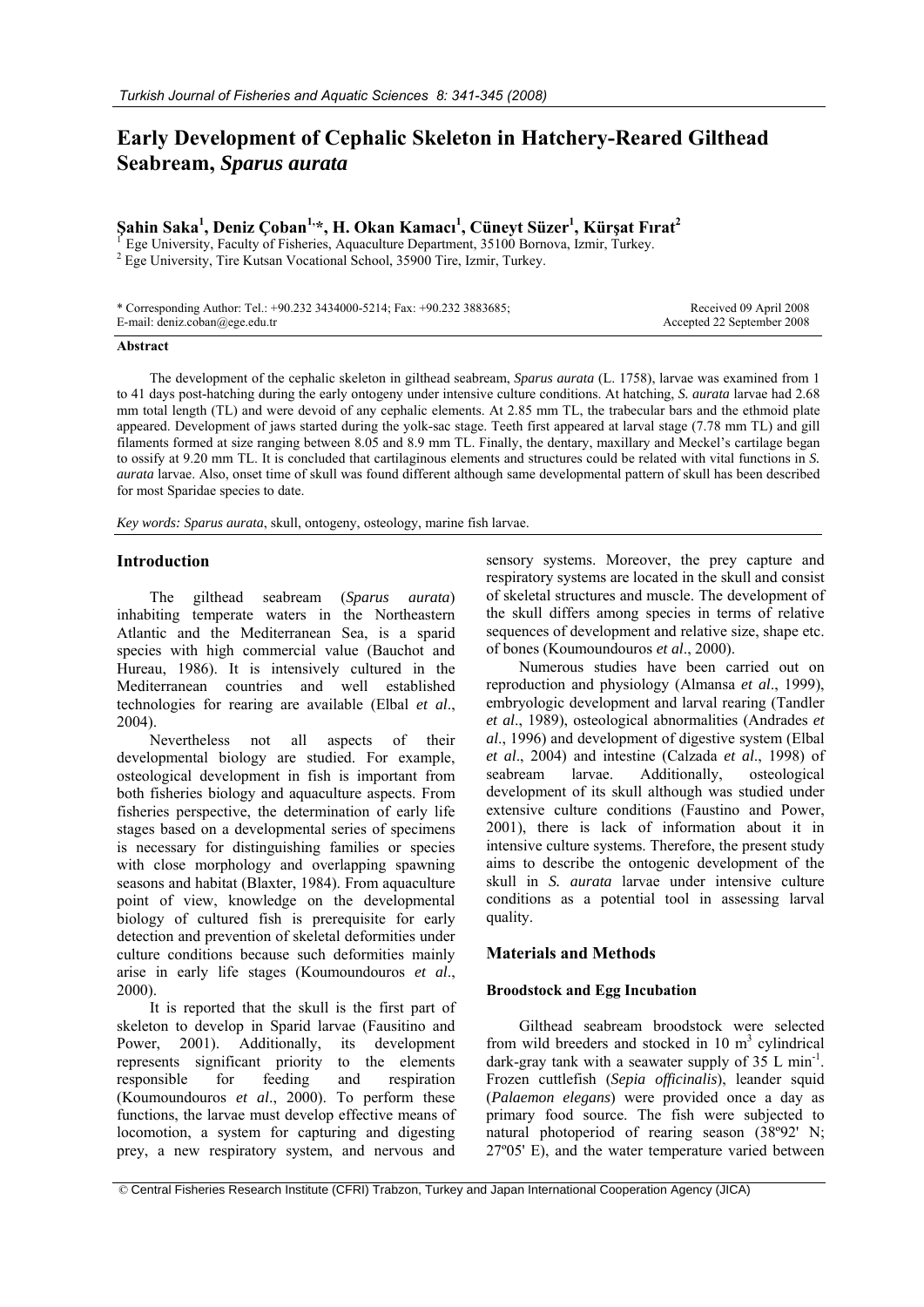16–18.0°C throughout the breeding period. Eggs spawned by brooders were immediately collected in recuparators. Following the collection, fertilized buoyant eggs were separated from the sinking dead eggs. Eggs were incubated in  $1 \text{ m}^3$  incubators at an initial density of 2,000 eggs  $L^{-1}$  with a gentle flow of seawater of 18.0±0.5°C. Oxygen saturation was over 85%, salinity was 37 ppt and pH was around 7.65. Ammonia and nitrite components were always <0.012  $me L<sup>-1</sup>$ .

### **Larval Rearing**

After hatching, the larvae were reared in a cylindrical tank  $(30 \text{ m}^3)$  at average density of 100 in L<sup>-1</sup>. The color of the tank was dark-gray. Larval rearing was carried out in a closed circuit sea water system with UV filters and green water technique. Water temperature, dissolved oxygen, salinity, pH, ammonia and nitrite levels were monitored daily. Water temperature was maintained between 17.0 and 22.0°C. Temperature increased day by day from 17.0 to 19.0°C between 0 and 7 DAH (Days After Hatching), 19.0 to 20.0°C between 8 and 26 DAH, from 20.0 to 22.0°C between 27 and 41 DAH. During the larval period, oxygen, salinity and pH were maintained at >85%, 37‰ and 7.6, respectively. Ammonia and nitrite were always kept below 0.01 mg. The water in the tank was static during the first 3 days of the rearing period. From day 4 to 12, the tank water was partially replaced (5-6% daily) by draining through a 160 µm mesh. Water exchange rate was increased gradually with the age of the larvae. The light intensity was 50 lux between 4 and 10 DAH and 250 lx until end of the larval rearing. The daily photoperiod was set at 24 h light until the end of algal addition and then 16 h light and 8 h dark until end of the experiment. Newly hatched larvae were fed from day 4 (when the mouth opened) to day 20 with rotifers (70% *Brachionus rotundiformis* and 30% *Brachionus plicatilis*) cultured with algae and enriched (DHA Protein Selco, Artemia Systems SA, Ghent, Belgium) at a density of  $10-15$  rotifers ml<sup>-1</sup>. During this period, *Nannochloropsis* sp., *Chlorella* sp. and *Isochrysis* sp. at a density of  $30-40.10^4$  cells ml<sup>-1</sup> were added to the rearing tank to provide green water environment. From day 13 to day 22, they were fed *Artemia* nauplii (AF 480, INVE Aquaculture, Ghent, Belgium) at  $4-6$  individuals ml<sup>-1</sup> and from day 16 until the end of the experiment, *Artemia* metanauplii at 2-4 individuals  $ml^{-1}$  (EG, Artemia Systems SA), both enriched with Protein Selco (Artemia Systems SA). Extruded microdiet (Proton, INVE Aquaculture) was used from 32 DAH until 41 DAH as 3-8% of biomass per day.

#### **Sampling and Staining**

Development of the skull was examined on samples of minimum 30 specimens per 3 day during

the larval stages (from days 1 to 41) (Table 1). Larvae were anaesthetized with ethylenglycolmonophenylether (Merck,  $0.2$ -0.5 ml  $L^{-1}$ ) and fixed in phosphate buffered 10% formalin (pH 7.4) for 24-48 h. Then, the specimens were immediately processed or preserved in 100% ethanol for later use. Double staining method described by Pothoff (1984) was followed. During the study, total of 861 larvae were stained individually. Deformed larvae were not analyzed. Before fixation of individuals, measurements of the TL from the first day after hatching (DAH) to 41 DAH to nearest the 0.01 mm were carried out. The TL at which more than 50% of the individuals presented a certain characteristic was used as the reference point in the description of the ontogeny.

We used the anatomical terminology relating to the skeletal structures given by Matsuoka (1987), Koumoundouros *et al*. (2000) and Faustino and Power (2001) to describe the skull development of seabream larvae.

#### **Results**

In newly hatched *S. aurata*, no cartilaginous or bony viscerocranial elements were noticeable (Figure 1-A). The development of the neurocranium started almost at the end of yolk-sac absorption with the formation of trabecular bars and the ethmoid plate at 2.85 mm TL. The trabecula was positioned between the eyes. The sclerotics which are cartilaginous rings around the eyes appeared toward the end of sac fry stage (Figure 1-B). Hyosypletic cartilage appeared as a common cartilage at 3.20 mm TL. Development of the jaws was initiated during the yolk-sac stage. Meckel's cartilage was positioned anterolaterally in a plane ventral to the trabeculae (Figure 1-B). As the larvae grow, the posterior end of Meckel's cartilage extended and articulated in a shallow socket together

**Table 1.** Means total length  $(\pm SD)$  of larvae in between 1 to 41 days after hatching (DAH) in *Sparus aurata*

| DAH            | n  | TL.              | Range          |
|----------------|----|------------------|----------------|
|                |    | $(Mean+SD)(mm)$  | (mm)           |
| $\overline{1}$ | 64 | $2.68\pm0.27$    | $2.41 - 3.06$  |
| 4              | 69 | $3.05 \pm 0.32$  | $2.76 - 3.52$  |
| 7              | 72 | $3.65 \pm 0.22$  | $3.24 - 4.14$  |
| 10             | 57 | $4.09 \pm 0.50$  | $3.51 - 4.43$  |
| 13             | 63 | $4.51 \pm 0.20$  | 4.15 - 4.83    |
| 16             | 67 | $5.13 \pm 0.31$  | $4.09 - 5.74$  |
| 20             | 61 | $6.14\pm0.54$    | $4.80 - 7.61$  |
| 23             | 66 | $6.46\pm0.52$    | $5.17 - 7.49$  |
| 26             | 56 | $6.57\pm0.59$    | $5.15 - 7.93$  |
| 29             | 63 | $7.48\pm0.58$    | $6.13 - 9.49$  |
| 32             | 54 | $7.95 \pm 0.80$  | $6.54 - 10.07$ |
| 35             | 65 | $8.15 \pm 0.97$  | $6.70 - 10.51$ |
| 38             | 51 | $9.48 \pm 1.12$  | 7.68–12.01     |
| 41             | 53 | $10.80 \pm 1.24$ | $8.26 - 14.10$ |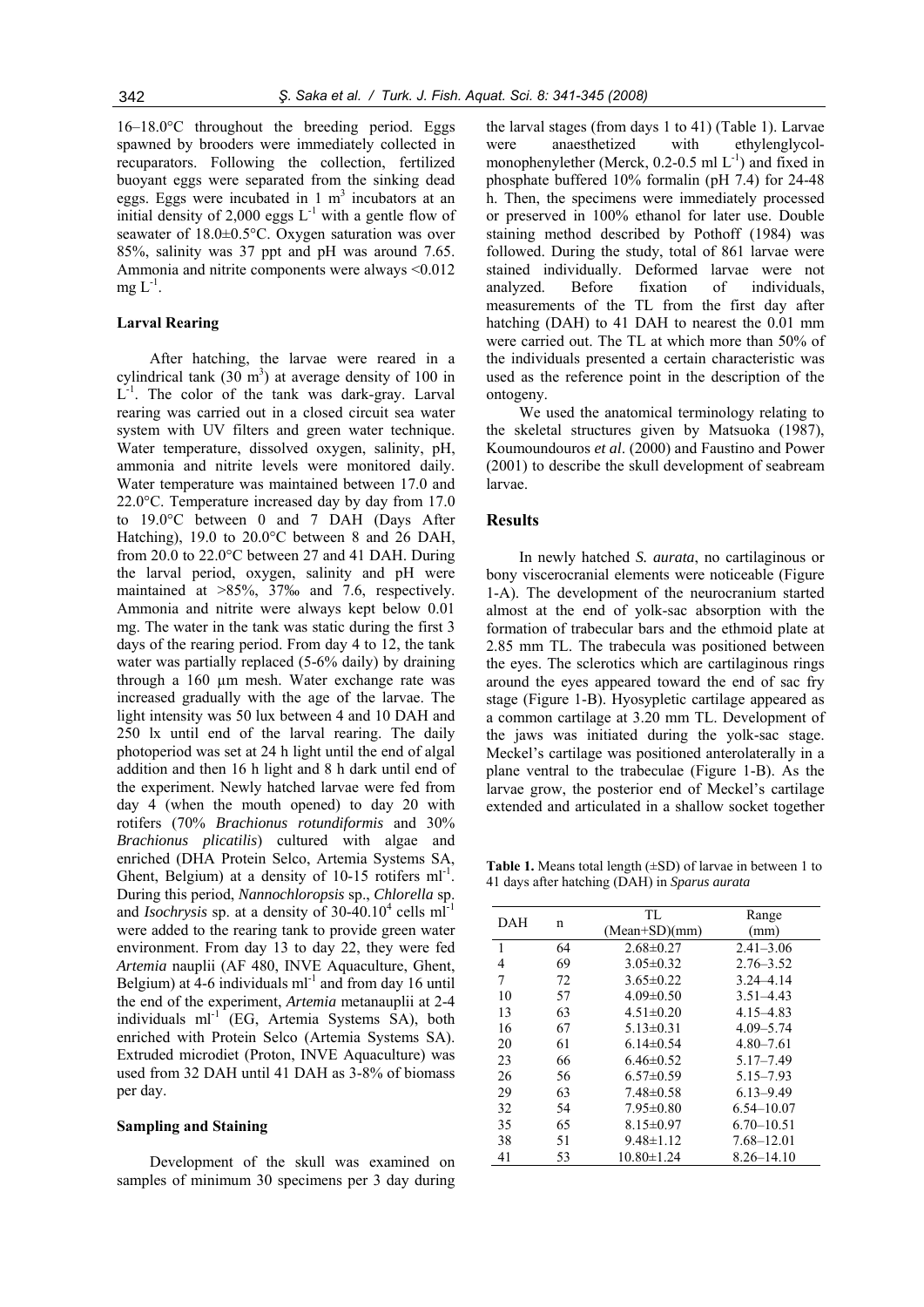with the anteroventral tip of quadrate cartilage. All elements of branchial arches were cartilaginous bones. Their development was evident at the end of yolk-sac larval stage with the anterior pair of ceratobranchials forming first, followed by the three pairs of ceratobranchials 2 to 4 (Figure 1-C). The coraco-scapular cartilage and the cleithrum formed posterior of the skull at 3.59 mm TL. The ceratohyal and the epihyal appeared at the base of the splanchnocranium in the form of a common cartilaginous hyoid bar. The cartilaginous glossohyal formed at the larval stage (7.09 mm TL), between the two limbs of the hyoid arch and rostrally to the branchial skeleton (Figure 1-D). Branchiostegal rays

were membranous bones that articulated on to ceratoyal and epihyal. They followed a rostral direction of development with full bilateral symmetry. The secondary upper jaw was developed when the premaxillaries formed by fibrous elements. The rostral cartilage formed between the premaxillaries at 7.4 mm TL (Figure 1-E). The premaxillary and dentary teeth were observed in jaw at 7.78 mm TL. The ossification of the elements of cephalic skeleton was apparent at the beginning of metamorphosis at 9.35 mm TL (Figure 1-F). During skull development, first ossification started in dentary, maxillary and Meckel's cartilage of seabream larvae.



**Figure 1.** Development of skull in *Sparus aurata* larvae. A. 2.70 mm TL; B. 3.22 mm TL; C. 3.68 mm TL; D. 7.49 mm TL; E. 7.96 mm TL; F. 9.50 mm TL.

*Br*, Branchiostegal rays; *Cb*, Ceratobranchial; *Ch*, Ceratohyal; *Cl*, Cletihrum; *Co-Sca*, Coraco scapular cartilage; *De*, Dentary; *Ec*, Lamina precerebralis; *Et*, Epiphysial tectum; *Etp*, Ethmoid plate; *Fr*, Frontal; *HmSy*, Hyosypletic cartilage; *Mc*, Meckel's cartilage; *Mx*, Maxillary; *Pm*, Premaxillary; *Qu*, Quadrate; *Ra*, Retroarticular; *Rc*, Rostral cartilage; *Sc*, Sclerotic ; *Th*, Theet.*Tma*, Taenia marginalis anterior; *Tmp*, Taenia marginalis posterior; *Tr*, Trabecula; *Ttm*, Taenia tecti medialis. *R*, right; *L*, left. Sclae bars indicate 1.0 mm.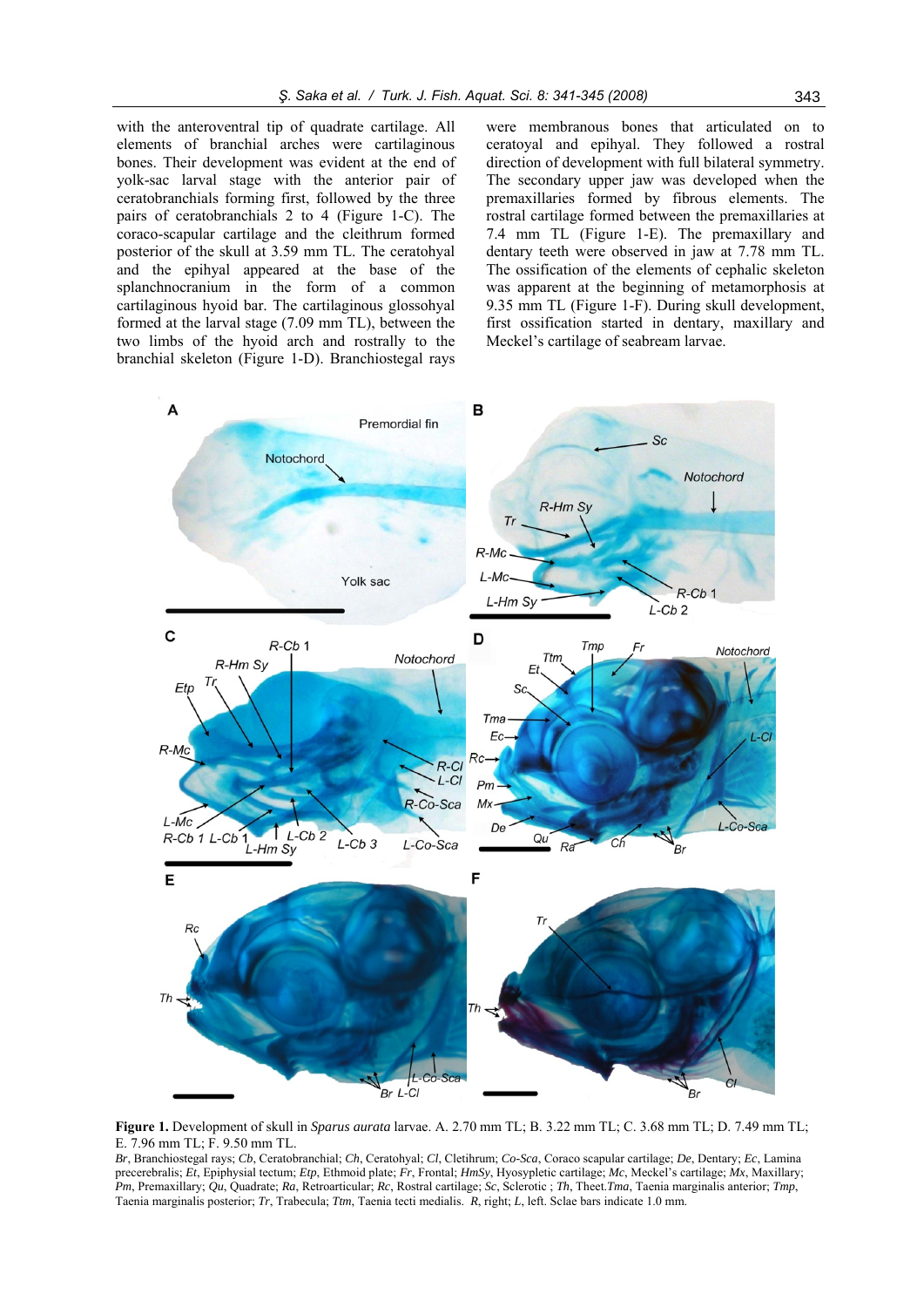# **Discussion**

It is commonly known that, teleost larvae show a remarkable variability with respect to developmental stage of the skull at hatching. For instance, in *Salmo trutta* (De Beer, 1937) and *Barbus barbus* (Vandewalle *et al*. 1992) development of the skull starts well before hatching, without however any ossified elements been present, in contrast to what was presented in *Galeichthys feliceps* (Tilney and Hecht 1993). In other species such as *Clarias gariepinus* (Surlemont and Vandewalle, 1991), *Heterobranchus longifilis* (Vandewalle *et al*., 1997), *Scophthalmus maximus* (Wagemans *et al*., 1998), *S. aurata* (Faustino and Power, 2001; the present study) and *Dentex dentex* (Koumoundouros *et al*., 2000) the skull starts developing after hatching. According to Koumoundouros *et al*. (2000), ontogeny of the cephalic skeleton in *D. dentex* occurs in three stages. The first one is the yolk-sac (during the phase of no growth) and the early larval stage (up to 6.9 mm TL) in which the majority of the skull elements form, while the second is ontogenies of the skull develop the late larval period (up to 11.3 mm TL). Finally, the metamorphosis stage (up to 24.0 mm TL) during which the remaining infraorbitals form, the cartilaginous areas of the neuroskull regress and the sclerotics start to ossify. In this study, almost the same developmental patterns were observed. Similar developmental stages in skull ontogeny also appear in other teleostean species such as *Pagrus major* (Matsuoka, 1987), *Barbus barbus* (Vandewalle *et al*., 1992) and *Heterobranchus longifilis* (Vandewalle *et al*., 1997), but it is not a common trend among all teleosts (Vandewalle *et al*., 1997).

It is strongly pointed out that absorption of the vitelline reserves is the critical step for the onset of feeding and the development of elements which serve in the function of food ingestion (Divanach, 1985; Koumoundouros *et al*., 1998). The importance of this process for the survival of the larvae is further underlined by the pathological state called "point of no return", which is induced by the incapability of early larvae to eat or prey (O'Connell, 1976; McGurk, 1984; Clemmesen, 1987). In *S. aurata*, neurocranium and splanchnocranium form during the yolk-sac stage well before the onset of exogenous feeding. Also, sense capsules and brain develop during or at the same period. These results were in agreement with Faustino and Power (2001) for seabream, but main differences were observed in other Sparid larvae at the timing of onset.

In many Sparid species, the biting function presupposes the appearance of teeth which is called as ontogenical progress (Koumoundouros *et al*., 2000). This phase of switching to biting function in *S. aurata* is similar to many other teleosts (Vandewalle *et al*., 1997; Wagemans *et al*., 1998). The other priority in skull development of *S. aurata* is the formation of the arches. Also, it serves not only in feeding function,

but also in respiration function by supporting the gill filaments (Koumoundouros *et al*., 2000). Besides, the replacement of the initially cutaneous respiration through the primordial fin fold by gill respiration is imperative for the growing larvae (Oozeki and Hirano, 1994; van Snik *et al*., 1997). According to Koumoundouros *et al*. (2000), based on anatomical criteria, this replacement is initiated by *D. dentex* larvae during the first stage of skull development. In this study, there is an agreement with these findings, but main differences were observed in other Sparid larvae at the timing of onset. The ontogenic differences could probably be related to both rearing temperature and requirements for survival of the early life stages of these species. It can be concluded that the ontogeny of the osteological development of the skull in *S. aurata* larvae followed the same general pattern that has been described for most Sparidae species to date. According to Fukuhara (1992), in the scientific fields of aquaculture, osteological process serves in understanding the functional trends and the environmental needs of different developmental stages. Additionally, osteological malformations are undesirable in fish culture. Hence, it would be beneficial to study osteological developmental process in this species. The avoidance of skeletal deformities when rearing fish requires detailed knowledge of their ontogeny (Divanach *et al*., 1997; Koumoundouros *et al*., 1997), which contributes to a better understanding of the species under aquacultural, systematic and ecological considerations (Koumoundouros *et al*., 2001).

As described by Faustino and Power (2001), there are no differences in skull development of *S. aurata* under extensive culture conditions, although some differences during ontogenic development of skull were recorded in different times under intensive culture conditions for this species. Similar findings were reported for *D. dentex, Pagrus pagrus* and *Pagrus major* larvae (Koumoundouros *et al*., 2000; Çoban *et al*., 2008; Matsuoka, 1987).

Further studies on chondrification and ossification sequences will be required at both basic and applied levels to determine how the development of the skull skeleton is regulated in fish and the role of environmental factors in this process. Also, it will be useful to understand how development and function interact to influence a morphological program and create morphological diversity.

#### **Acknowledgements**

This study was supported by The Scientific  $\&$ Technological Research Council of Turkey (TUBITAK), Project No: VHAG 2111. The authors thank the staff of Teknomar Sea Fish Broodstock Centre where the experiments were conducted (Akuvatur Marine Product Inc., Izmir, Turkey) for their excellent technical assistance.